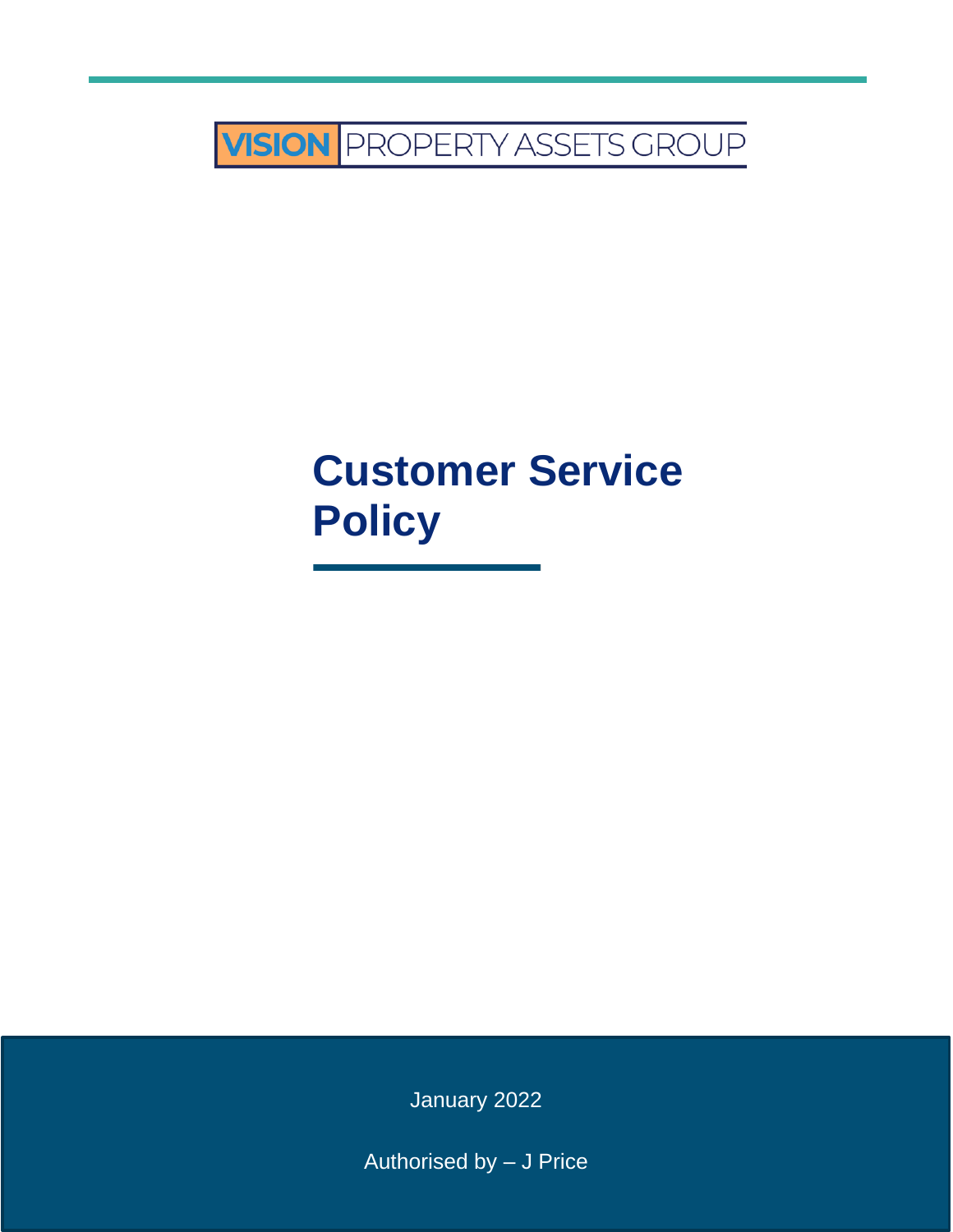## **Organisational responsibility**

## **Customer service policy**

#### **Intent**

This Customer Service Policy formalises our commitment to providing the best possible service to our customers.

The aims of our Customer Service Policy are to:

- make transactions easier for customers and clients
- provide customers and clients with a consistent level of customer care
- provide clear written guidelines to staff
- provide clarity around complaints and dispute resolution processes
- help achieve the vision, goal and mission of our organisation.

**Director Robin G Downey** **Secretary/Partner Joseph Price**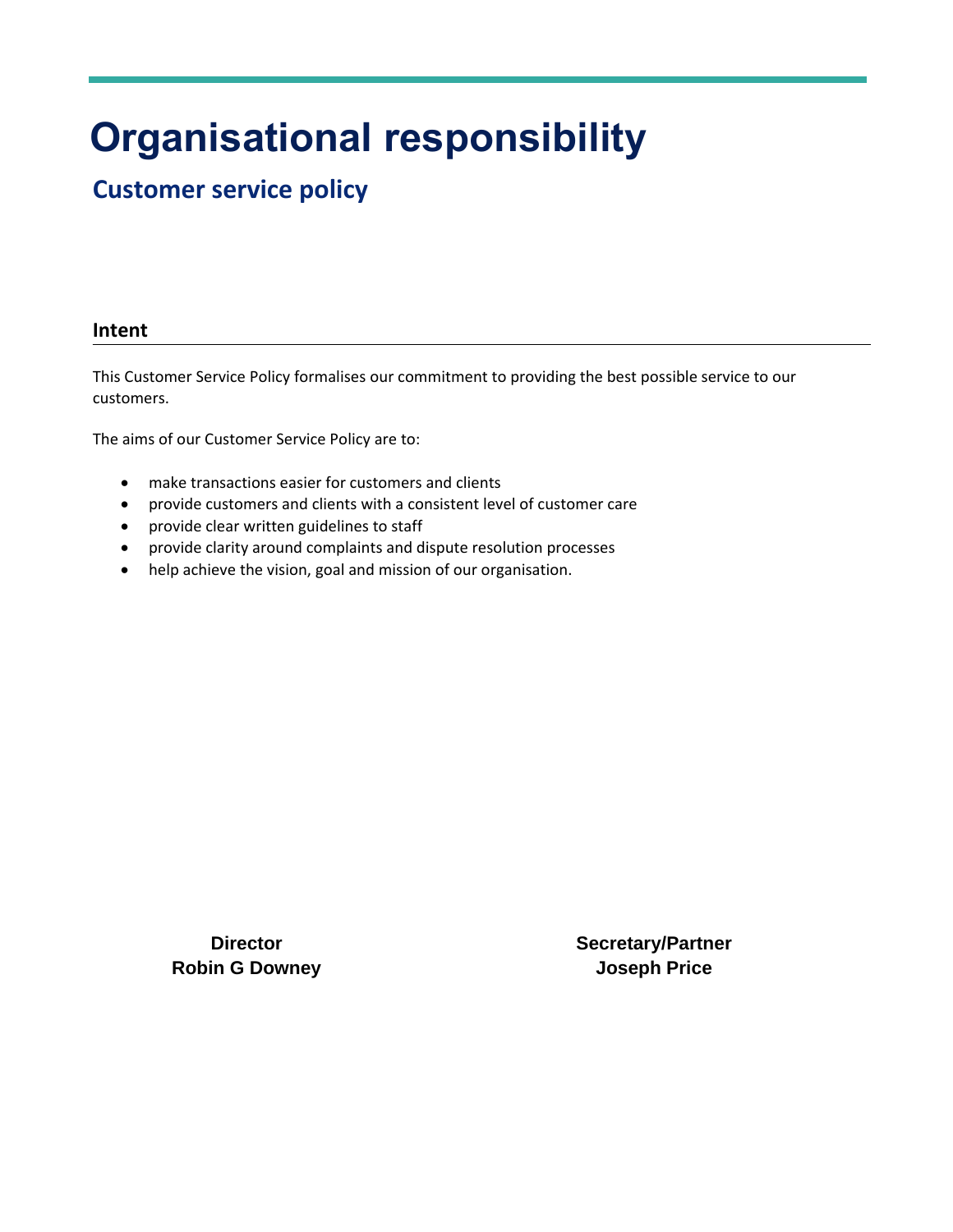## **1) Scope**

This policy and associated procedures apply to all directors, staff and contractors working for the organisation.

### **2) Policy**

VCW Chelmsford Ltd prioritises the effective service of customers and the respectful handling of customer complaints.

VCW Chelmsford Ltd commits to the following principles and practices in customer service.

Friendly, professional customer interactions

We will:

- Speak respectfully to customers at all times
- Listen carefully and allow customers time to explain the circumstances fully
- Convey a sound knowledge of the business, including its goods, services and guidelines
- Respect customer privacy and confidentiality, in accordance with The Privacy Act 1988 and the Australian Privacy Principles.

#### **Accurate and consistent information about goods and services**

We take active measures to ensure that we:

- Always communicate factually, honestly and accurately to customers, whether in writing, verbally or face-to-face
- Keep publicly available information about goods and services updated
- Provide a clear explanation of our dispute resolution process.

#### **Prompt and efficient services**

So that we can improve our approach to customer service we:

- Strive to address customer enquiries within a reasonable timeframe, whether in writing, verbally or face to face
- Regularly review customer service performance, and incorporate findings in staff training and development activities.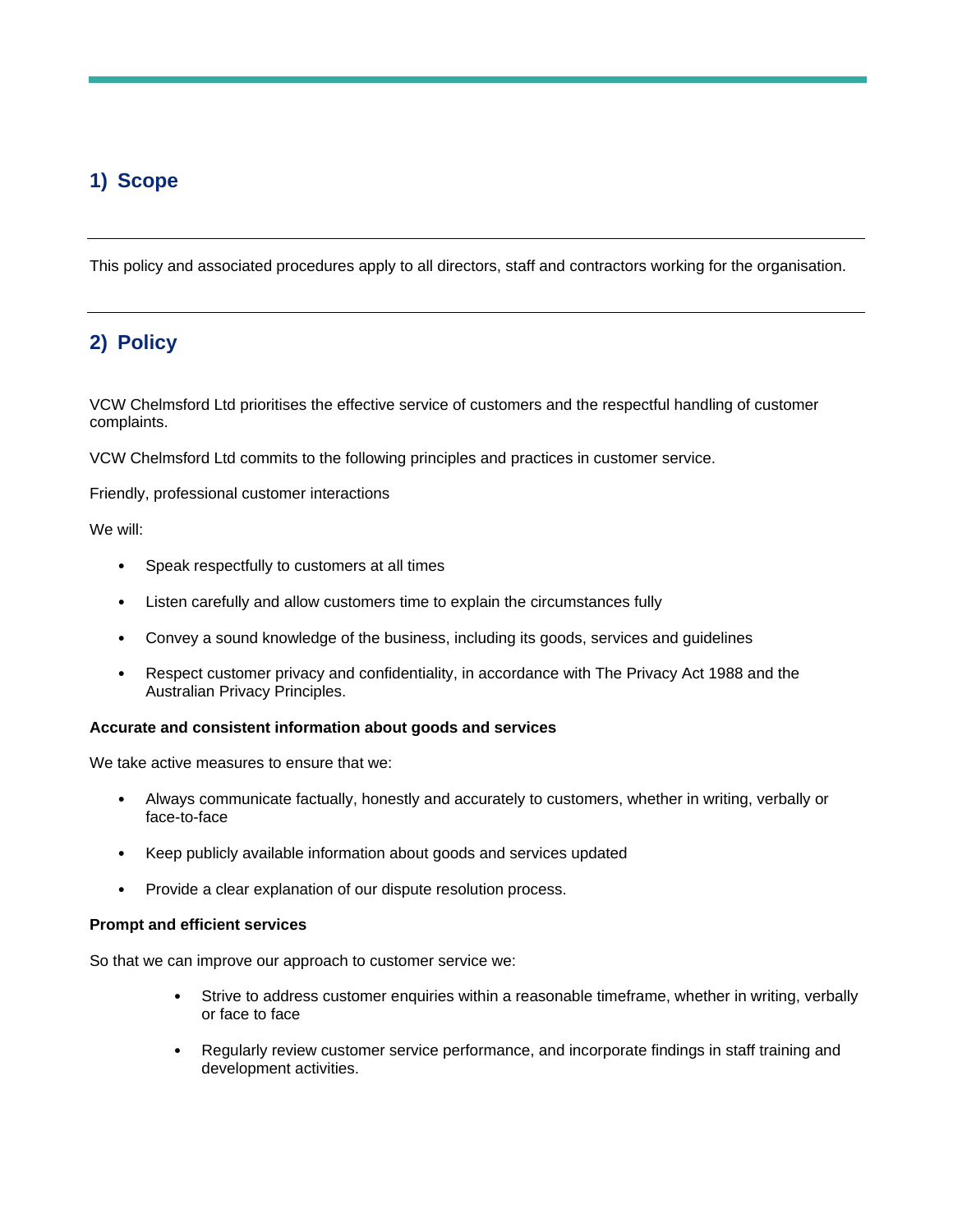## **3) Service Standards**

The following service standards apply when communicating with customers:

#### **Telephone**

- Management and staff to answer the phone within 3 to 4 rings.
- Management and staff to identify VCW Chelmsford Ltd and name when answering the phone
- If the required person is not available, staff will offer to take a message, recording relevant details accurately.
- Management and staff will pass on the message to the relevant person by email and/or text in a timely manner.

#### **Email**

- When not in the office for an extended period, management and staff will ensure that out-of-office notification is activated.
- Management and staff will respond to customer emails in a timely manner.
- Management and staff will use Plain English when replying to customer emails.

#### **Face to Face**

- Management and staff will communicate in a friendly, open way.
- Staff will listen to what the customer has to say before responding. Do not interrupt the customer.
- Staff will respond to customer enquiries and complaints in a respectful way.

#### **Website**

Management and staff will.

- Ensure that the information contained on the website is updated and accurate
- Ensure that contact information is updated
- Answer customer enquiries within a 24-hour period.
- When collecting information via our website, ensure that our Privacy policy is easily accessible and available on our website.

#### **Social and Digital Channels**

• Management and staff will ensure that customer enquiries and complaints received via the organisation's social media and digital channels are answered in a timely and accurate manner.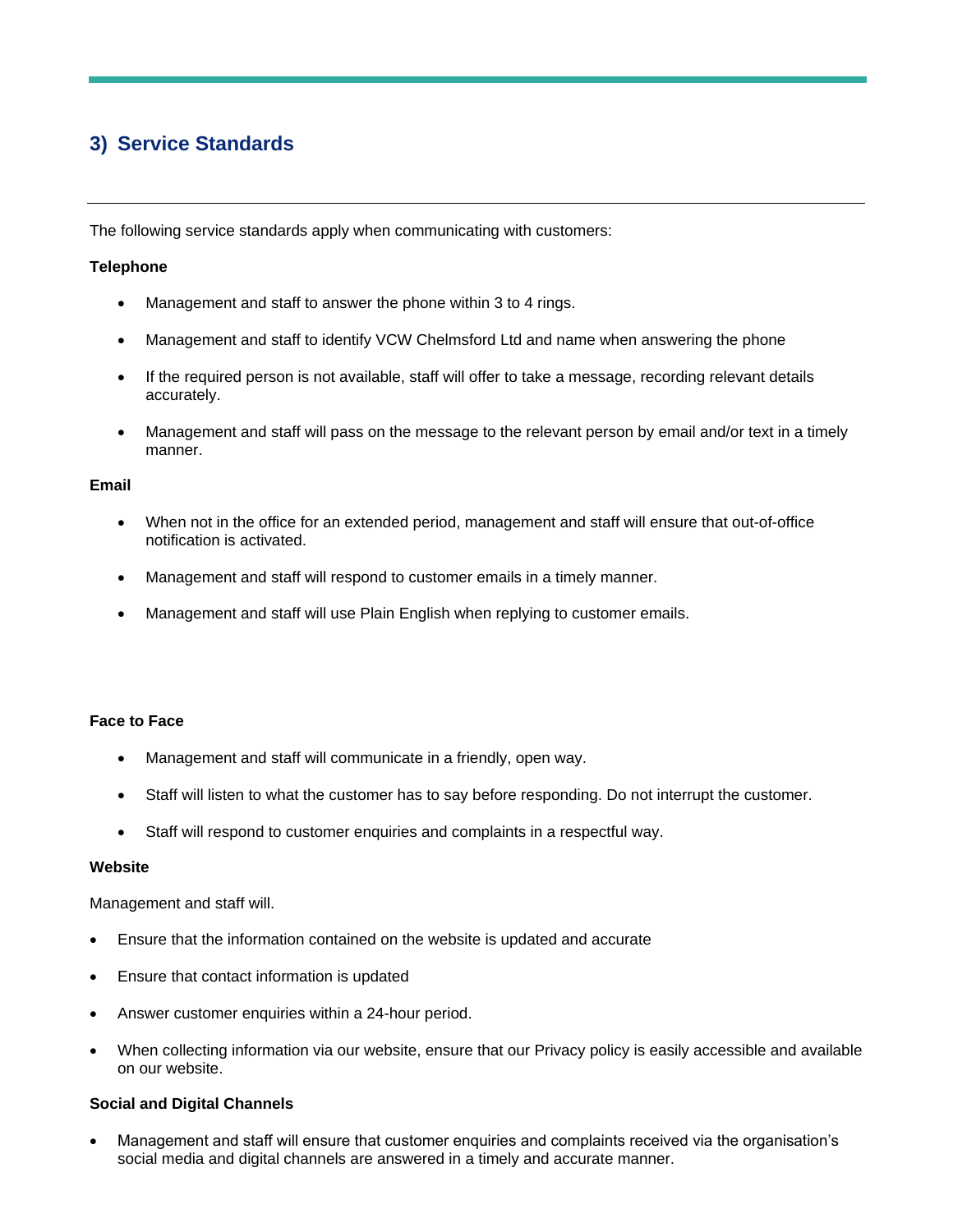## **4) Complaints Handling**

The VCW Chelmsford Ltd complaints process is visible and accessible to staff. It is written in a way that management and staff can easily understand, using Plain English.

We acknowledge that the resolution of customer complaints is a key component of effective customer service.

#### **Complaints handling process**

We have the following procedures in place for handling complaints.

#### **Initial complaint**

- Listen respectfully to the customer fairly and impartially.
- If the complaint is received in writing, acknowledge the complaint within a 24- to 48-hour period.
- Ensure our name and contact details are clearly visible and accessible throughout our website and social media channels.
- Record the customer complaint in writing, obtaining all relevant details. The organisation will not usually action anonymous complaints.
- Attempt to resolve customer complaints during the first stage.
- If complaints cannot be resolved, escalate the complaint to a supervisor or manager.
- Acknowledge that staff members have the right to be protected from unreasonable and abusive customers.

#### **Escalated complaint**

- Staff are to fully brief the supervisor or manager about the complaint.
- Management is to keep the customer informed of the steps being taken to resolve the escalated complaint.
- Management is to attempt to resolve the escalated complaint promptly.

#### **Complaint resolution**

- Management is to advise the customer of the outcome and explain the decisions clearly.
- VCW Chelmsford Ltd will fix errors willingly.
- Management is to inform the customer of ongoing improvements to the business, if relevant.

#### **External resolution process**

If a complaint cannot be resolved, customers may be advised to approach NSW Fair Trading or the Industry Ombudsman.